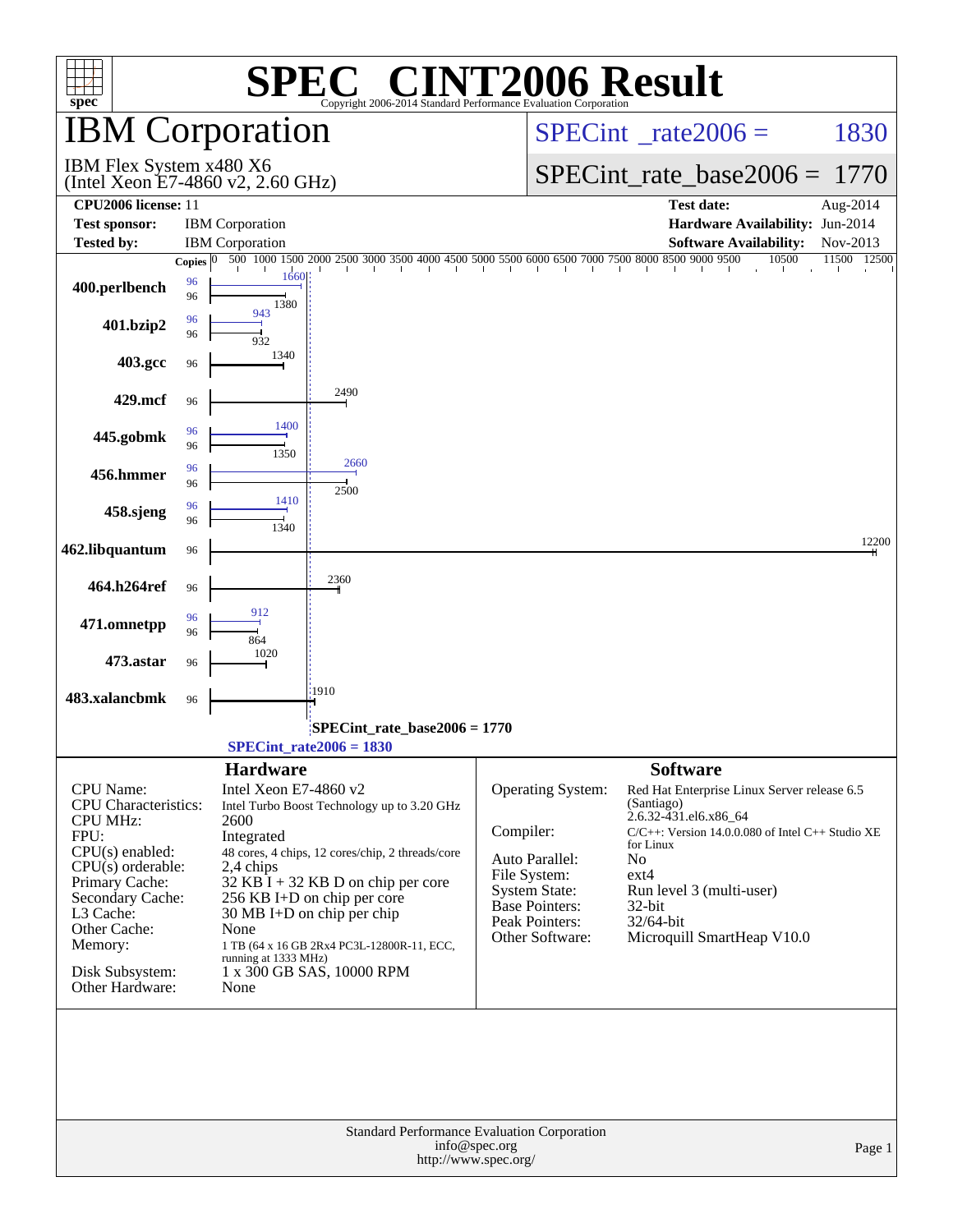

# IBM Corporation

### SPECint rate $2006 = 1830$

(Intel Xeon E7-4860 v2, 2.60 GHz) IBM Flex System x480 X6

### [SPECint\\_rate\\_base2006 =](http://www.spec.org/auto/cpu2006/Docs/result-fields.html#SPECintratebase2006) 1770

**[CPU2006 license:](http://www.spec.org/auto/cpu2006/Docs/result-fields.html#CPU2006license)** 11 **[Test date:](http://www.spec.org/auto/cpu2006/Docs/result-fields.html#Testdate)** Aug-2014 **[Test sponsor:](http://www.spec.org/auto/cpu2006/Docs/result-fields.html#Testsponsor)** IBM Corporation **[Hardware Availability:](http://www.spec.org/auto/cpu2006/Docs/result-fields.html#HardwareAvailability)** Jun-2014 **[Tested by:](http://www.spec.org/auto/cpu2006/Docs/result-fields.html#Testedby)** IBM Corporation **[Software Availability:](http://www.spec.org/auto/cpu2006/Docs/result-fields.html#SoftwareAvailability)** Nov-2013

#### **[Results Table](http://www.spec.org/auto/cpu2006/Docs/result-fields.html#ResultsTable)**

|                    | <b>Base</b>   |                |       |                |       |                                                                                                          |             | <b>Peak</b>   |                |              |                |              |                |              |
|--------------------|---------------|----------------|-------|----------------|-------|----------------------------------------------------------------------------------------------------------|-------------|---------------|----------------|--------------|----------------|--------------|----------------|--------------|
| <b>Benchmark</b>   | <b>Copies</b> | <b>Seconds</b> | Ratio | <b>Seconds</b> | Ratio | <b>Seconds</b>                                                                                           | Ratio       | <b>Copies</b> | <b>Seconds</b> | <b>Ratio</b> | <b>Seconds</b> | <b>Ratio</b> | <b>Seconds</b> | <b>Ratio</b> |
| 400.perlbench      | 96            | 681            | 1380  | 680            | 1380  | 679                                                                                                      | 1380        | 96            | 565            | 1660         | 563            | 1670         | 567            | 1650         |
| 401.bzip2          | 96            | 994            | 932   | 997            | 929   | 994                                                                                                      | 932         | 96            | 987            | 939          | 982            | 943          | 981            | 945          |
| $403.\mathrm{gcc}$ | 96            | 577            | 1340  | 578            | 1340  | 579                                                                                                      | 1340        | 96            | 577            | 1340         | 578            | 1340         | 579            | 1340         |
| $429$ .mcf         | 96            | 351            | 2490  | 351            | 2490  | 352                                                                                                      | 2490        | 96            | 351            | 2490         | 351            | 2490         | 352            | 2490         |
| $445$ .gobmk       | 96            | 743            | 1350  | 743            | 1350  | 744                                                                                                      | 1350        | 96            | 715            | 1410         | 720            | 1400         | 721            | 1400         |
| 456.hmmer          | 96            | 359            | 2490  | 358            | 2500  | 359                                                                                                      | 2500        | 96            | 335            | 2670         | 336            | 2660         | 337            | 2660         |
| 458 sjeng          | 96            | 867            | 1340  | 868            | 1340  | 867                                                                                                      | 1340        | 96            | 827            | 1400         | 827            | <b>1410</b>  | 826            | 1410         |
| 462.libquantum     | 96            | 164            | 12100 | 163            | 12200 | 163                                                                                                      | 12200       | 96            | 164            | 12100        | 163            | 12200        | 163            | 12200        |
| 464.h264ref        | 96            | 910            | 2340  | 898            | 2360  | 898                                                                                                      | 2370        | 96            | 910            | 2340         | 898            | 2360         | 898            | 2370         |
| 471.omnetpp        | 96            | 696            | 862   | 694            | 864   | 693                                                                                                      | 866         | 96            | 658            | 913          | 658            | 911          | 658            | 912          |
| $473$ . astar      | 96            | 660            | 1020  | 662            | 1020  | 660                                                                                                      | 1020        | 96            | 660            | 1020         | 662            | 1020         | 660            | 1020         |
| 483.xalancbmk      | 96            | 348            | 1910  | 347            | 1910  | 347                                                                                                      | <b>1910</b> | 96            | 348            | 1910         | 347            | 1910         | 347            | 1910         |
|                    |               |                |       |                |       | Results appear in the order in which they were run. Bold underlined text indicates a median measurement. |             |               |                |              |                |              |                |              |

#### **[Submit Notes](http://www.spec.org/auto/cpu2006/Docs/result-fields.html#SubmitNotes)**

 The numactl mechanism was used to bind copies to processors. The config file option 'submit' was used to generate numactl commands to bind each copy to a specific processor. For details, please see the config file.

#### **[Operating System Notes](http://www.spec.org/auto/cpu2006/Docs/result-fields.html#OperatingSystemNotes)**

Stack size set to unlimited using "ulimit -s unlimited"

#### **[Platform Notes](http://www.spec.org/auto/cpu2006/Docs/result-fields.html#PlatformNotes)**

 Operating Mode set to Maximum Perfomance in BIOS Memory Data Scrambling Disabled Patrol Scrub Disabled Sysinfo program /cpu2006.1.2\_14.0\_aug2013/config/sysinfo.rev6818 \$Rev: 6818 \$ \$Date:: 2012-07-17 #\$ e86d102572650a6e4d596a3cee98f191 running on newport-rhel6.5 Thu Aug 14 20:23:49 2014 This section contains SUT (System Under Test) info as seen by some common utilities. To remove or add to this section, see: <http://www.spec.org/cpu2006/Docs/config.html#sysinfo> From /proc/cpuinfo model name : Intel(R) Xeon(R) CPU E7-4860 v2 @ 2.60GHz 4 "physical id"s (chips) 96 "processors" cores, siblings (Caution: counting these is hw and system dependent. The following excerpts from /proc/cpuinfo might not be reliable. Use with Continued on next page

Standard Performance Evaluation Corporation [info@spec.org](mailto:info@spec.org) <http://www.spec.org/>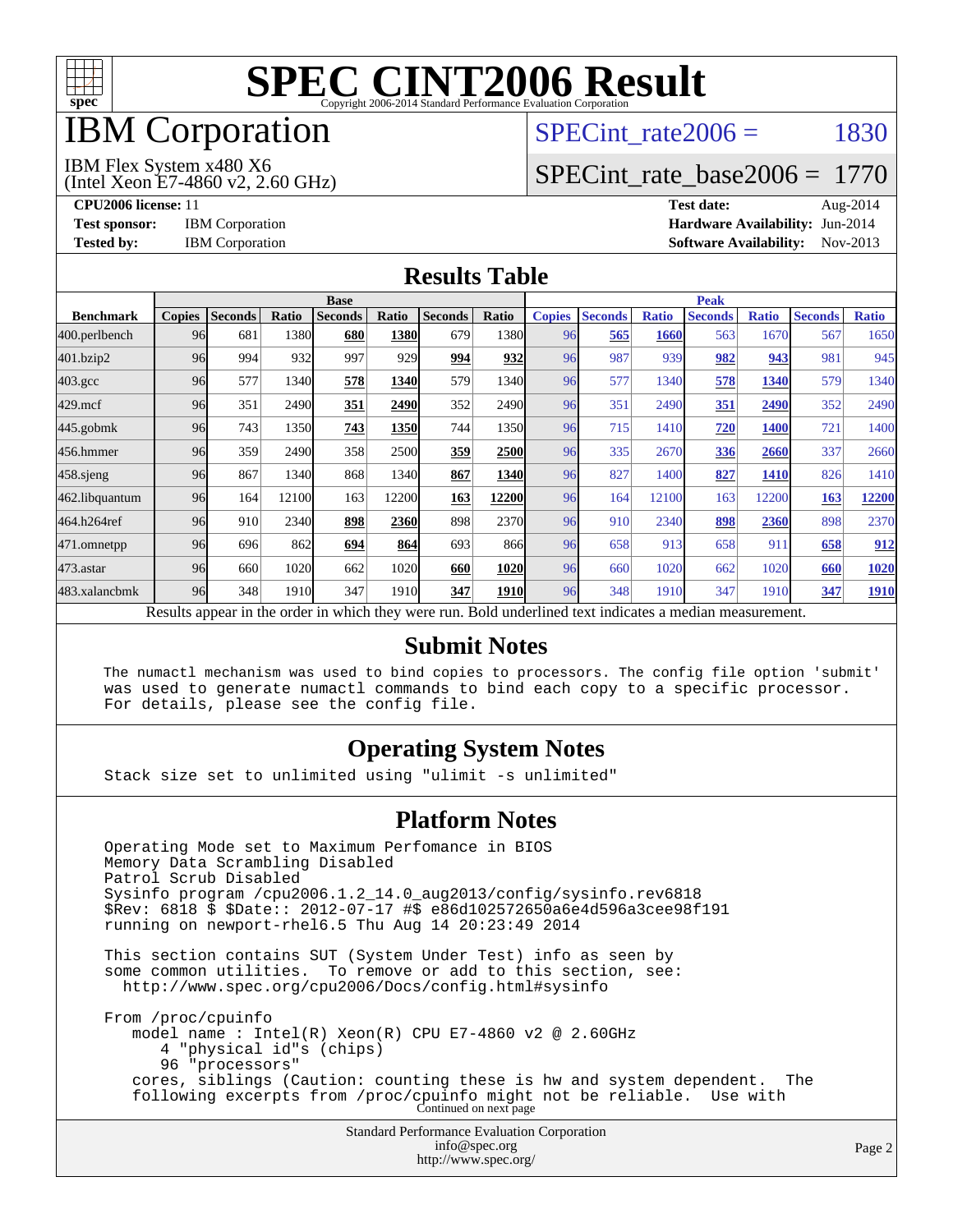

IBM Corporation

SPECint rate $2006 = 1830$ 

(Intel Xeon E7-4860 v2, 2.60 GHz) IBM Flex System x480 X6

[SPECint\\_rate\\_base2006 =](http://www.spec.org/auto/cpu2006/Docs/result-fields.html#SPECintratebase2006) 1770

**[Test sponsor:](http://www.spec.org/auto/cpu2006/Docs/result-fields.html#Testsponsor)** IBM Corporation **[Hardware Availability:](http://www.spec.org/auto/cpu2006/Docs/result-fields.html#HardwareAvailability)** Jun-2014

**[CPU2006 license:](http://www.spec.org/auto/cpu2006/Docs/result-fields.html#CPU2006license)** 11 **[Test date:](http://www.spec.org/auto/cpu2006/Docs/result-fields.html#Testdate)** Aug-2014 **[Tested by:](http://www.spec.org/auto/cpu2006/Docs/result-fields.html#Testedby)** IBM Corporation **IBM** Corporation **[Software Availability:](http://www.spec.org/auto/cpu2006/Docs/result-fields.html#SoftwareAvailability)** Nov-2013

#### **[Platform Notes \(Continued\)](http://www.spec.org/auto/cpu2006/Docs/result-fields.html#PlatformNotes)**

 caution.) cpu cores : 12 siblings : 24 physical 0: cores 0 1 2 3 4 5 8 9 10 11 12 13 physical 1: cores 0 1 2 3 4 5 8 9 10 11 12 13 physical 2: cores 0 1 2 3 4 5 8 9 10 11 12 13 physical 3: cores 0 1 2 3 4 5 8 9 10 11 12 13 cache size : 30720 KB From /proc/meminfo<br>MemTotal: 1058506284 kB HugePages\_Total: 0 Hugepagesize: 2048 kB /usr/bin/lsb\_release -d Red Hat Enterprise Linux Server release 6.5 (Santiago) From /etc/\*release\* /etc/\*version\* redhat-release: Red Hat Enterprise Linux Server release 6.5 (Santiago) system-release: Red Hat Enterprise Linux Server release 6.5 (Santiago) system-release-cpe: cpe:/o:redhat:enterprise\_linux:6server:ga:server uname -a: Linux newport-rhel6.5 2.6.32-431.el6.x86\_64 #1 SMP Sun Nov 10 22:19:54 EST 2013 x86\_64 x86\_64 x86\_64 GNU/Linux run-level 3 Aug 14 20:23 last=5 SPEC is set to: /cpu2006.1.2\_14.0\_aug2013 Filesystem Type Size Used Avail Use% Mounted on /dev/mapper/vg\_newportrhel6-lv\_root ext4 265G 29G 223G 12% / Additional information from dmidecode: BIOS IBM -[N2E107JUS-1.00]- 05/03/2014 Memory: 32x Hynix HMT42GR7AFR4A-PB 16 GB 1333 MHz 2 rank 32x NO DIMM Unknown 32x Samsung M393B2G70QH0-YK0 16 GB 1333 MHz 2 rank (End of data from sysinfo program)

#### **[General Notes](http://www.spec.org/auto/cpu2006/Docs/result-fields.html#GeneralNotes)**

Environment variables set by runspec before the start of the run: LD\_LIBRARY\_PATH = "/cpu2006.1.2\_14.0\_aug2013/libs/32:/cpu2006.1.2\_14.0\_aug2013/libs/64:/cpu2006.1.2\_14.0\_aug2013/sh" Binaries compiled on a system with 1x Core i7-860 CPU + 8GB memory using RedHat EL 6.4 Transparent Huge Pages enabled with: echo always > /sys/kernel/mm/redhat\_transparent\_hugepage/enabled Filesystem page cache cleared with: Continued on next page

Standard Performance Evaluation Corporation [info@spec.org](mailto:info@spec.org) <http://www.spec.org/>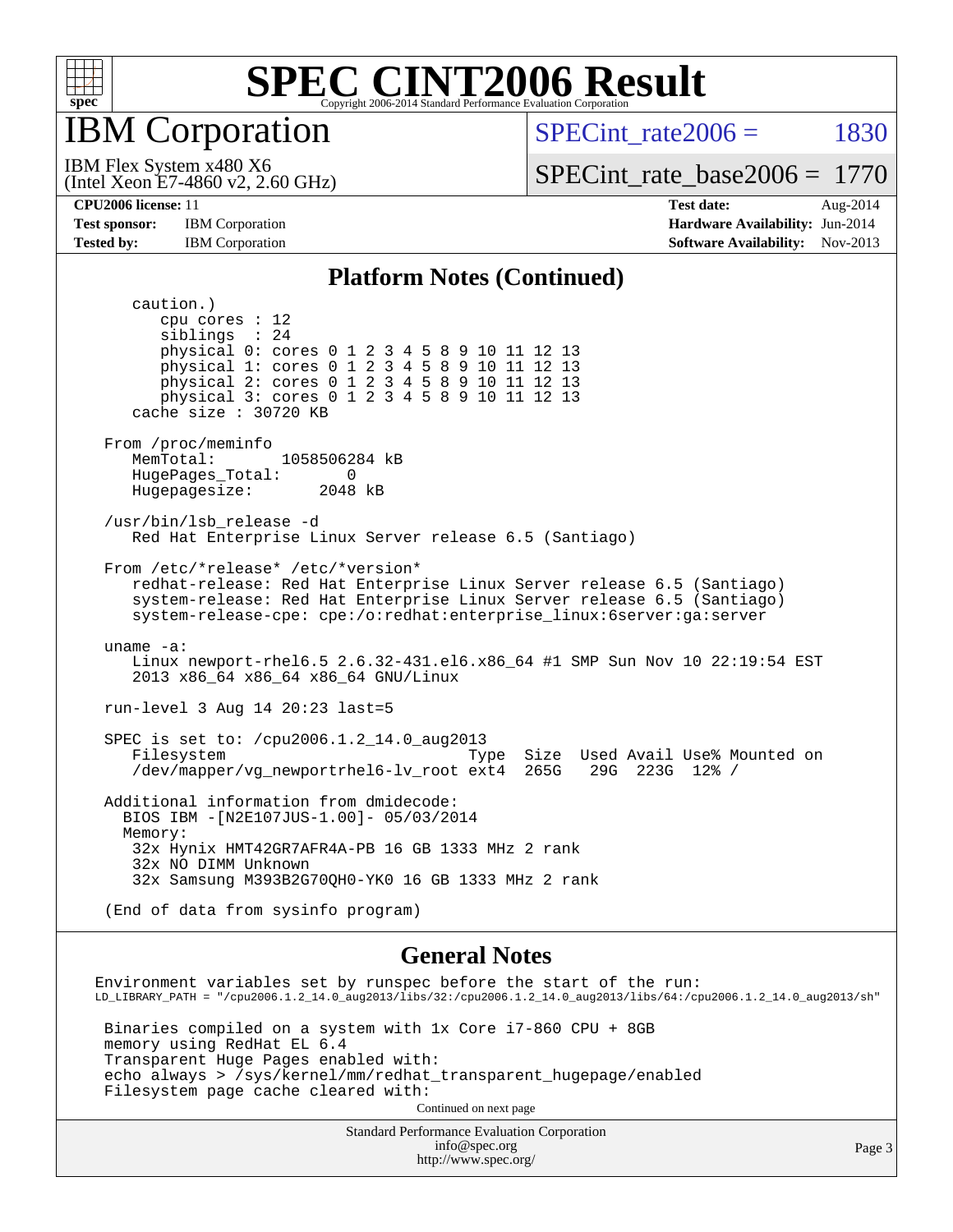

# IBM Corporation

SPECint rate $2006 = 1830$ 

(Intel Xeon E7-4860 v2, 2.60 GHz) IBM Flex System x480 X6

[SPECint\\_rate\\_base2006 =](http://www.spec.org/auto/cpu2006/Docs/result-fields.html#SPECintratebase2006) 1770

**[Test sponsor:](http://www.spec.org/auto/cpu2006/Docs/result-fields.html#Testsponsor)** IBM Corporation **[Hardware Availability:](http://www.spec.org/auto/cpu2006/Docs/result-fields.html#HardwareAvailability)** Jun-2014

**[CPU2006 license:](http://www.spec.org/auto/cpu2006/Docs/result-fields.html#CPU2006license)** 11 **[Test date:](http://www.spec.org/auto/cpu2006/Docs/result-fields.html#Testdate)** Aug-2014 **[Tested by:](http://www.spec.org/auto/cpu2006/Docs/result-fields.html#Testedby)** IBM Corporation **IBM** Corporation **[Software Availability:](http://www.spec.org/auto/cpu2006/Docs/result-fields.html#SoftwareAvailability)** Nov-2013

#### **[General Notes \(Continued\)](http://www.spec.org/auto/cpu2006/Docs/result-fields.html#GeneralNotes)**

 echo 1> /proc/sys/vm/drop\_caches runspec command invoked through numactl i.e.: numactl --interleave=all runspec <etc>

## **[Base Compiler Invocation](http://www.spec.org/auto/cpu2006/Docs/result-fields.html#BaseCompilerInvocation)**

[C benchmarks](http://www.spec.org/auto/cpu2006/Docs/result-fields.html#Cbenchmarks): [icc -m32](http://www.spec.org/cpu2006/results/res2014q3/cpu2006-20140825-31030.flags.html#user_CCbase_intel_icc_5ff4a39e364c98233615fdd38438c6f2)

[C++ benchmarks:](http://www.spec.org/auto/cpu2006/Docs/result-fields.html#CXXbenchmarks) [icpc -m32](http://www.spec.org/cpu2006/results/res2014q3/cpu2006-20140825-31030.flags.html#user_CXXbase_intel_icpc_4e5a5ef1a53fd332b3c49e69c3330699)

### **[Base Portability Flags](http://www.spec.org/auto/cpu2006/Docs/result-fields.html#BasePortabilityFlags)**

 400.perlbench: [-DSPEC\\_CPU\\_LINUX\\_IA32](http://www.spec.org/cpu2006/results/res2014q3/cpu2006-20140825-31030.flags.html#b400.perlbench_baseCPORTABILITY_DSPEC_CPU_LINUX_IA32) 462.libquantum: [-DSPEC\\_CPU\\_LINUX](http://www.spec.org/cpu2006/results/res2014q3/cpu2006-20140825-31030.flags.html#b462.libquantum_baseCPORTABILITY_DSPEC_CPU_LINUX) 483.xalancbmk: [-DSPEC\\_CPU\\_LINUX](http://www.spec.org/cpu2006/results/res2014q3/cpu2006-20140825-31030.flags.html#b483.xalancbmk_baseCXXPORTABILITY_DSPEC_CPU_LINUX)

## **[Base Optimization Flags](http://www.spec.org/auto/cpu2006/Docs/result-fields.html#BaseOptimizationFlags)**

[C benchmarks](http://www.spec.org/auto/cpu2006/Docs/result-fields.html#Cbenchmarks):

[-xSSE4.2](http://www.spec.org/cpu2006/results/res2014q3/cpu2006-20140825-31030.flags.html#user_CCbase_f-xSSE42_f91528193cf0b216347adb8b939d4107) [-ipo](http://www.spec.org/cpu2006/results/res2014q3/cpu2006-20140825-31030.flags.html#user_CCbase_f-ipo) [-O3](http://www.spec.org/cpu2006/results/res2014q3/cpu2006-20140825-31030.flags.html#user_CCbase_f-O3) [-no-prec-div](http://www.spec.org/cpu2006/results/res2014q3/cpu2006-20140825-31030.flags.html#user_CCbase_f-no-prec-div) [-opt-prefetch](http://www.spec.org/cpu2006/results/res2014q3/cpu2006-20140825-31030.flags.html#user_CCbase_f-opt-prefetch) [-opt-mem-layout-trans=3](http://www.spec.org/cpu2006/results/res2014q3/cpu2006-20140825-31030.flags.html#user_CCbase_f-opt-mem-layout-trans_a7b82ad4bd7abf52556d4961a2ae94d5)

[C++ benchmarks:](http://www.spec.org/auto/cpu2006/Docs/result-fields.html#CXXbenchmarks)

[-xSSE4.2](http://www.spec.org/cpu2006/results/res2014q3/cpu2006-20140825-31030.flags.html#user_CXXbase_f-xSSE42_f91528193cf0b216347adb8b939d4107) [-ipo](http://www.spec.org/cpu2006/results/res2014q3/cpu2006-20140825-31030.flags.html#user_CXXbase_f-ipo) [-O3](http://www.spec.org/cpu2006/results/res2014q3/cpu2006-20140825-31030.flags.html#user_CXXbase_f-O3) [-no-prec-div](http://www.spec.org/cpu2006/results/res2014q3/cpu2006-20140825-31030.flags.html#user_CXXbase_f-no-prec-div) [-opt-prefetch](http://www.spec.org/cpu2006/results/res2014q3/cpu2006-20140825-31030.flags.html#user_CXXbase_f-opt-prefetch) [-opt-mem-layout-trans=3](http://www.spec.org/cpu2006/results/res2014q3/cpu2006-20140825-31030.flags.html#user_CXXbase_f-opt-mem-layout-trans_a7b82ad4bd7abf52556d4961a2ae94d5) [-Wl,-z,muldefs](http://www.spec.org/cpu2006/results/res2014q3/cpu2006-20140825-31030.flags.html#user_CXXbase_link_force_multiple1_74079c344b956b9658436fd1b6dd3a8a) [-L/sh -lsmartheap](http://www.spec.org/cpu2006/results/res2014q3/cpu2006-20140825-31030.flags.html#user_CXXbase_SmartHeap_32f6c82aa1ed9c52345d30cf6e4a0499)

**[Base Other Flags](http://www.spec.org/auto/cpu2006/Docs/result-fields.html#BaseOtherFlags)**

[C benchmarks](http://www.spec.org/auto/cpu2006/Docs/result-fields.html#Cbenchmarks):

403.gcc: [-Dalloca=\\_alloca](http://www.spec.org/cpu2006/results/res2014q3/cpu2006-20140825-31030.flags.html#b403.gcc_baseEXTRA_CFLAGS_Dalloca_be3056838c12de2578596ca5467af7f3)

## **[Peak Compiler Invocation](http://www.spec.org/auto/cpu2006/Docs/result-fields.html#PeakCompilerInvocation)**

[C benchmarks \(except as noted below\)](http://www.spec.org/auto/cpu2006/Docs/result-fields.html#Cbenchmarksexceptasnotedbelow): [icc -m32](http://www.spec.org/cpu2006/results/res2014q3/cpu2006-20140825-31030.flags.html#user_CCpeak_intel_icc_5ff4a39e364c98233615fdd38438c6f2)

400.perlbench: [icc -m64](http://www.spec.org/cpu2006/results/res2014q3/cpu2006-20140825-31030.flags.html#user_peakCCLD400_perlbench_intel_icc_64bit_bda6cc9af1fdbb0edc3795bac97ada53)

401.bzip2: [icc -m64](http://www.spec.org/cpu2006/results/res2014q3/cpu2006-20140825-31030.flags.html#user_peakCCLD401_bzip2_intel_icc_64bit_bda6cc9af1fdbb0edc3795bac97ada53)

Continued on next page

Standard Performance Evaluation Corporation [info@spec.org](mailto:info@spec.org) <http://www.spec.org/>

Page 4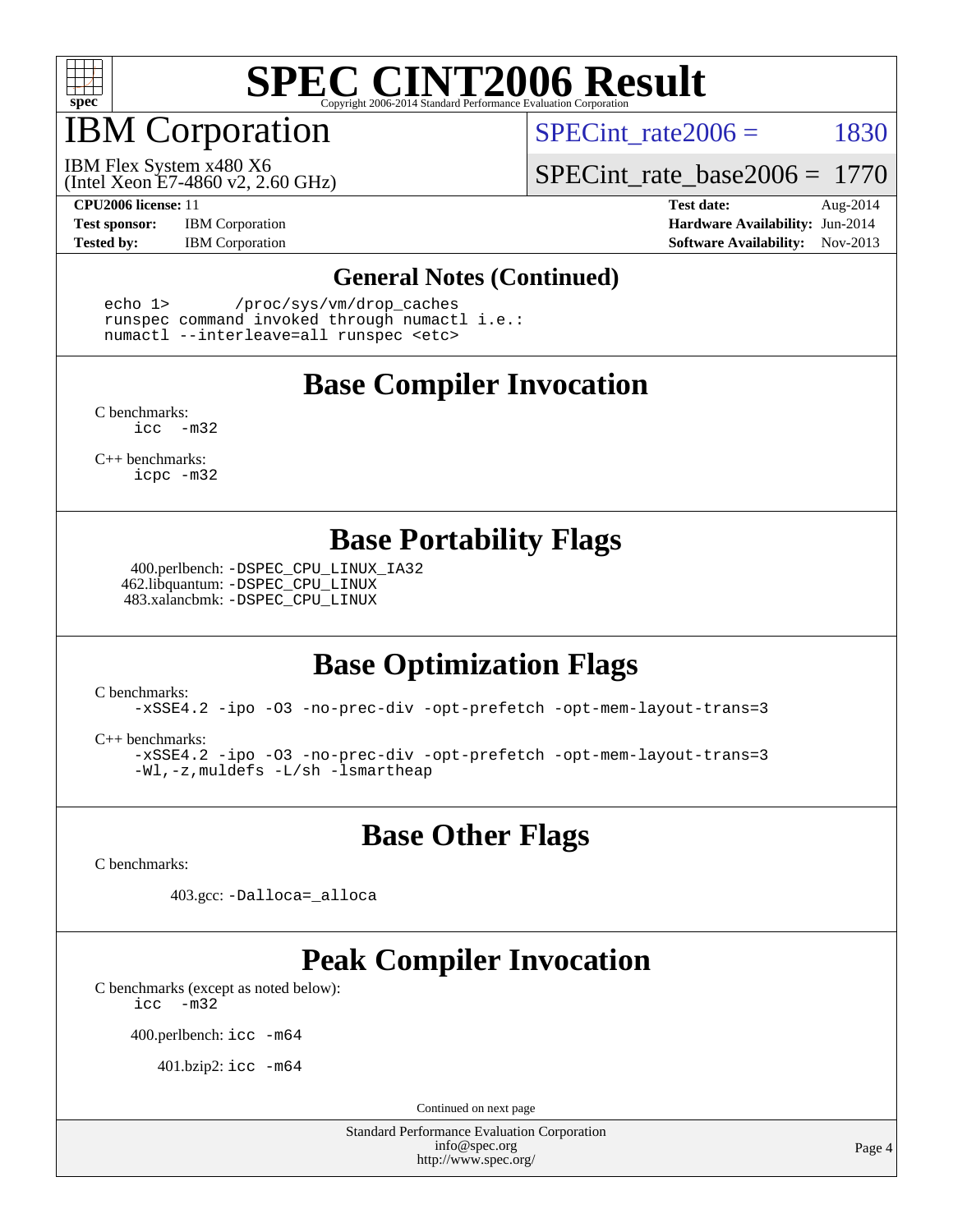

IBM Corporation

SPECint rate $2006 = 1830$ 

(Intel Xeon E7-4860 v2, 2.60 GHz) IBM Flex System x480 X6

[SPECint\\_rate\\_base2006 =](http://www.spec.org/auto/cpu2006/Docs/result-fields.html#SPECintratebase2006) 1770

**[CPU2006 license:](http://www.spec.org/auto/cpu2006/Docs/result-fields.html#CPU2006license)** 11 **[Test date:](http://www.spec.org/auto/cpu2006/Docs/result-fields.html#Testdate)** Aug-2014 **[Test sponsor:](http://www.spec.org/auto/cpu2006/Docs/result-fields.html#Testsponsor)** IBM Corporation **[Hardware Availability:](http://www.spec.org/auto/cpu2006/Docs/result-fields.html#HardwareAvailability)** Jun-2014 **[Tested by:](http://www.spec.org/auto/cpu2006/Docs/result-fields.html#Testedby)** IBM Corporation **IBM** Corporation **[Software Availability:](http://www.spec.org/auto/cpu2006/Docs/result-fields.html#SoftwareAvailability)** Nov-2013

## **[Peak Compiler Invocation \(Continued\)](http://www.spec.org/auto/cpu2006/Docs/result-fields.html#PeakCompilerInvocation)**

456.hmmer: [icc -m64](http://www.spec.org/cpu2006/results/res2014q3/cpu2006-20140825-31030.flags.html#user_peakCCLD456_hmmer_intel_icc_64bit_bda6cc9af1fdbb0edc3795bac97ada53)

458.sjeng: [icc -m64](http://www.spec.org/cpu2006/results/res2014q3/cpu2006-20140825-31030.flags.html#user_peakCCLD458_sjeng_intel_icc_64bit_bda6cc9af1fdbb0edc3795bac97ada53)

[C++ benchmarks:](http://www.spec.org/auto/cpu2006/Docs/result-fields.html#CXXbenchmarks)

[icpc -m32](http://www.spec.org/cpu2006/results/res2014q3/cpu2006-20140825-31030.flags.html#user_CXXpeak_intel_icpc_4e5a5ef1a53fd332b3c49e69c3330699)

**[Peak Portability Flags](http://www.spec.org/auto/cpu2006/Docs/result-fields.html#PeakPortabilityFlags)**

 400.perlbench: [-DSPEC\\_CPU\\_LP64](http://www.spec.org/cpu2006/results/res2014q3/cpu2006-20140825-31030.flags.html#b400.perlbench_peakCPORTABILITY_DSPEC_CPU_LP64) [-DSPEC\\_CPU\\_LINUX\\_X64](http://www.spec.org/cpu2006/results/res2014q3/cpu2006-20140825-31030.flags.html#b400.perlbench_peakCPORTABILITY_DSPEC_CPU_LINUX_X64) 401.bzip2: [-DSPEC\\_CPU\\_LP64](http://www.spec.org/cpu2006/results/res2014q3/cpu2006-20140825-31030.flags.html#suite_peakCPORTABILITY401_bzip2_DSPEC_CPU_LP64) 456.hmmer: [-DSPEC\\_CPU\\_LP64](http://www.spec.org/cpu2006/results/res2014q3/cpu2006-20140825-31030.flags.html#suite_peakCPORTABILITY456_hmmer_DSPEC_CPU_LP64) 458.sjeng: [-DSPEC\\_CPU\\_LP64](http://www.spec.org/cpu2006/results/res2014q3/cpu2006-20140825-31030.flags.html#suite_peakCPORTABILITY458_sjeng_DSPEC_CPU_LP64) 462.libquantum: [-DSPEC\\_CPU\\_LINUX](http://www.spec.org/cpu2006/results/res2014q3/cpu2006-20140825-31030.flags.html#b462.libquantum_peakCPORTABILITY_DSPEC_CPU_LINUX) 483.xalancbmk: [-DSPEC\\_CPU\\_LINUX](http://www.spec.org/cpu2006/results/res2014q3/cpu2006-20140825-31030.flags.html#b483.xalancbmk_peakCXXPORTABILITY_DSPEC_CPU_LINUX)

## **[Peak Optimization Flags](http://www.spec.org/auto/cpu2006/Docs/result-fields.html#PeakOptimizationFlags)**

[C benchmarks](http://www.spec.org/auto/cpu2006/Docs/result-fields.html#Cbenchmarks):

 400.perlbench: [-xSSE4.2](http://www.spec.org/cpu2006/results/res2014q3/cpu2006-20140825-31030.flags.html#user_peakPASS2_CFLAGSPASS2_LDCFLAGS400_perlbench_f-xSSE42_f91528193cf0b216347adb8b939d4107)(pass 2) [-prof-gen](http://www.spec.org/cpu2006/results/res2014q3/cpu2006-20140825-31030.flags.html#user_peakPASS1_CFLAGSPASS1_LDCFLAGS400_perlbench_prof_gen_e43856698f6ca7b7e442dfd80e94a8fc)(pass 1) [-ipo](http://www.spec.org/cpu2006/results/res2014q3/cpu2006-20140825-31030.flags.html#user_peakPASS2_CFLAGSPASS2_LDCFLAGS400_perlbench_f-ipo)(pass 2) [-O3](http://www.spec.org/cpu2006/results/res2014q3/cpu2006-20140825-31030.flags.html#user_peakPASS2_CFLAGSPASS2_LDCFLAGS400_perlbench_f-O3)(pass 2) [-no-prec-div](http://www.spec.org/cpu2006/results/res2014q3/cpu2006-20140825-31030.flags.html#user_peakPASS2_CFLAGSPASS2_LDCFLAGS400_perlbench_f-no-prec-div)(pass 2) [-prof-use](http://www.spec.org/cpu2006/results/res2014q3/cpu2006-20140825-31030.flags.html#user_peakPASS2_CFLAGSPASS2_LDCFLAGS400_perlbench_prof_use_bccf7792157ff70d64e32fe3e1250b55)(pass 2) [-auto-ilp32](http://www.spec.org/cpu2006/results/res2014q3/cpu2006-20140825-31030.flags.html#user_peakCOPTIMIZE400_perlbench_f-auto-ilp32) 401.bzip2: [-xSSE4.2](http://www.spec.org/cpu2006/results/res2014q3/cpu2006-20140825-31030.flags.html#user_peakPASS2_CFLAGSPASS2_LDCFLAGS401_bzip2_f-xSSE42_f91528193cf0b216347adb8b939d4107)(pass 2) [-prof-gen](http://www.spec.org/cpu2006/results/res2014q3/cpu2006-20140825-31030.flags.html#user_peakPASS1_CFLAGSPASS1_LDCFLAGS401_bzip2_prof_gen_e43856698f6ca7b7e442dfd80e94a8fc)(pass 1) [-ipo](http://www.spec.org/cpu2006/results/res2014q3/cpu2006-20140825-31030.flags.html#user_peakPASS2_CFLAGSPASS2_LDCFLAGS401_bzip2_f-ipo)(pass 2) [-O3](http://www.spec.org/cpu2006/results/res2014q3/cpu2006-20140825-31030.flags.html#user_peakPASS2_CFLAGSPASS2_LDCFLAGS401_bzip2_f-O3)(pass 2) [-no-prec-div](http://www.spec.org/cpu2006/results/res2014q3/cpu2006-20140825-31030.flags.html#user_peakPASS2_CFLAGSPASS2_LDCFLAGS401_bzip2_f-no-prec-div)(pass 2) [-prof-use](http://www.spec.org/cpu2006/results/res2014q3/cpu2006-20140825-31030.flags.html#user_peakPASS2_CFLAGSPASS2_LDCFLAGS401_bzip2_prof_use_bccf7792157ff70d64e32fe3e1250b55)(pass 2) [-opt-prefetch](http://www.spec.org/cpu2006/results/res2014q3/cpu2006-20140825-31030.flags.html#user_peakCOPTIMIZE401_bzip2_f-opt-prefetch) [-auto-ilp32](http://www.spec.org/cpu2006/results/res2014q3/cpu2006-20140825-31030.flags.html#user_peakCOPTIMIZE401_bzip2_f-auto-ilp32) [-ansi-alias](http://www.spec.org/cpu2006/results/res2014q3/cpu2006-20140825-31030.flags.html#user_peakCOPTIMIZE401_bzip2_f-ansi-alias)  $403.\text{gcc: basepeak}$  = yes  $429$ .mcf: basepeak = yes 445.gobmk: [-xSSE4.2](http://www.spec.org/cpu2006/results/res2014q3/cpu2006-20140825-31030.flags.html#user_peakPASS2_CFLAGSPASS2_LDCFLAGS445_gobmk_f-xSSE42_f91528193cf0b216347adb8b939d4107)(pass 2) [-prof-gen](http://www.spec.org/cpu2006/results/res2014q3/cpu2006-20140825-31030.flags.html#user_peakPASS1_CFLAGSPASS1_LDCFLAGS445_gobmk_prof_gen_e43856698f6ca7b7e442dfd80e94a8fc)(pass 1) [-prof-use](http://www.spec.org/cpu2006/results/res2014q3/cpu2006-20140825-31030.flags.html#user_peakPASS2_CFLAGSPASS2_LDCFLAGS445_gobmk_prof_use_bccf7792157ff70d64e32fe3e1250b55)(pass 2) [-ansi-alias](http://www.spec.org/cpu2006/results/res2014q3/cpu2006-20140825-31030.flags.html#user_peakCOPTIMIZE445_gobmk_f-ansi-alias) [-opt-mem-layout-trans=3](http://www.spec.org/cpu2006/results/res2014q3/cpu2006-20140825-31030.flags.html#user_peakCOPTIMIZE445_gobmk_f-opt-mem-layout-trans_a7b82ad4bd7abf52556d4961a2ae94d5) 456.hmmer: [-xSSE4.2](http://www.spec.org/cpu2006/results/res2014q3/cpu2006-20140825-31030.flags.html#user_peakCOPTIMIZE456_hmmer_f-xSSE42_f91528193cf0b216347adb8b939d4107) [-ipo](http://www.spec.org/cpu2006/results/res2014q3/cpu2006-20140825-31030.flags.html#user_peakCOPTIMIZE456_hmmer_f-ipo) [-O3](http://www.spec.org/cpu2006/results/res2014q3/cpu2006-20140825-31030.flags.html#user_peakCOPTIMIZE456_hmmer_f-O3) [-no-prec-div](http://www.spec.org/cpu2006/results/res2014q3/cpu2006-20140825-31030.flags.html#user_peakCOPTIMIZE456_hmmer_f-no-prec-div) [-unroll2](http://www.spec.org/cpu2006/results/res2014q3/cpu2006-20140825-31030.flags.html#user_peakCOPTIMIZE456_hmmer_f-unroll_784dae83bebfb236979b41d2422d7ec2) [-auto-ilp32](http://www.spec.org/cpu2006/results/res2014q3/cpu2006-20140825-31030.flags.html#user_peakCOPTIMIZE456_hmmer_f-auto-ilp32) 458.sjeng: [-xSSE4.2](http://www.spec.org/cpu2006/results/res2014q3/cpu2006-20140825-31030.flags.html#user_peakPASS2_CFLAGSPASS2_LDCFLAGS458_sjeng_f-xSSE42_f91528193cf0b216347adb8b939d4107)(pass 2) [-prof-gen](http://www.spec.org/cpu2006/results/res2014q3/cpu2006-20140825-31030.flags.html#user_peakPASS1_CFLAGSPASS1_LDCFLAGS458_sjeng_prof_gen_e43856698f6ca7b7e442dfd80e94a8fc)(pass 1) [-ipo](http://www.spec.org/cpu2006/results/res2014q3/cpu2006-20140825-31030.flags.html#user_peakPASS2_CFLAGSPASS2_LDCFLAGS458_sjeng_f-ipo)(pass 2) [-O3](http://www.spec.org/cpu2006/results/res2014q3/cpu2006-20140825-31030.flags.html#user_peakPASS2_CFLAGSPASS2_LDCFLAGS458_sjeng_f-O3)(pass 2) [-no-prec-div](http://www.spec.org/cpu2006/results/res2014q3/cpu2006-20140825-31030.flags.html#user_peakPASS2_CFLAGSPASS2_LDCFLAGS458_sjeng_f-no-prec-div)(pass 2) [-prof-use](http://www.spec.org/cpu2006/results/res2014q3/cpu2006-20140825-31030.flags.html#user_peakPASS2_CFLAGSPASS2_LDCFLAGS458_sjeng_prof_use_bccf7792157ff70d64e32fe3e1250b55)(pass 2) [-unroll4](http://www.spec.org/cpu2006/results/res2014q3/cpu2006-20140825-31030.flags.html#user_peakCOPTIMIZE458_sjeng_f-unroll_4e5e4ed65b7fd20bdcd365bec371b81f) [-auto-ilp32](http://www.spec.org/cpu2006/results/res2014q3/cpu2006-20140825-31030.flags.html#user_peakCOPTIMIZE458_sjeng_f-auto-ilp32)  $462$ .libquantum: basepeak = yes  $464.h264$ ref: basepeak = yes Continued on next page

> Standard Performance Evaluation Corporation [info@spec.org](mailto:info@spec.org) <http://www.spec.org/>

Page 5